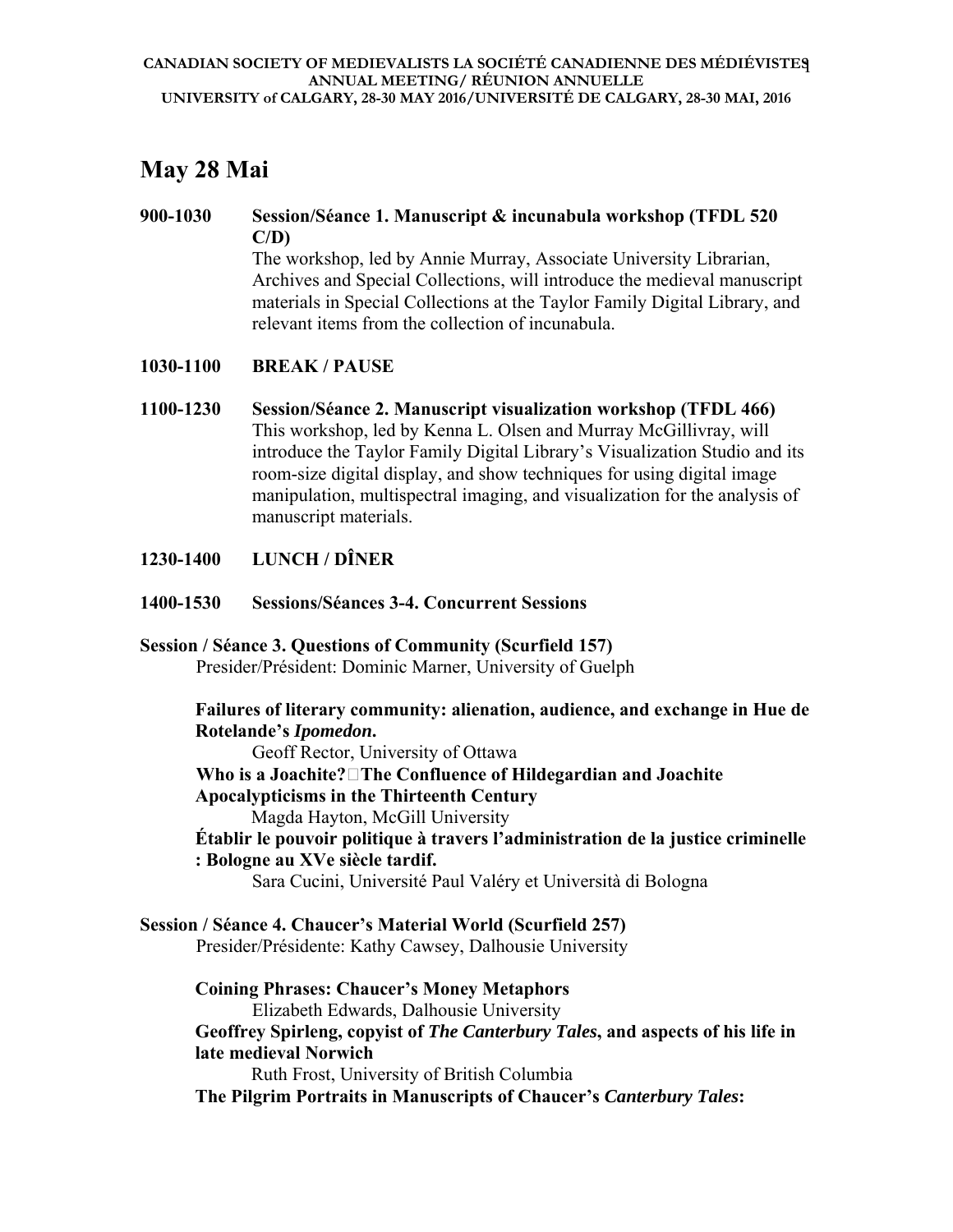#### **CANADIAN SOCIETY OF MEDIEVALISTS LA SOCIÉTÉ CANADIENNE DES MÉDIÉVISTES**  2 **ANNUAL MEETING/ RÉUNION ANNUELLE**

**UNIVERSITY of CALGARY, 28-30 MAY 2016/UNIVERSITÉ DE CALGARY, 28-30 MAI, 2016**

## **Toward a Revised History**

Stephen Partridge, University of British Columbia

- **1530-1600 BREAK / PAUSE**
- **1600-1730 Plenary Address (Scurfield 257)**

**"The Elephant in the Room (at Notre-Dame de Gourdon, Burgundy)"** John Osborne, Carleton University Past President of the Canadian Society of Medievalists

**1900 Grad Student Night and Executive Meeting** 

# **May 29 Mai**

- **900-1030 Sessions/Séances 5-6. Concurrent Sessions**
- **Session / Séance 5***.* **Medieval Art and Architecture, Part I (Scurfield 257)**  Presider/Président: John Osborne, Carleton University

**The Kilnaruane High Cross: Iconography, Site, and Potential Pilgrimage round in Bantry, County Cork, Ireland** 

Vanja Stojanovic, University of Guelph

**Three chapels under a single roof: the symbolism and reality of St Brigid's Abbey, Kildare** 

Meredith Bacola, University of Manitoba

**Session / Séance 6. Approaches to the Vernacular (Scurfield 157)**  Presider/Président: Brandon Alakas, University of Alberta—Augustana

**Preference and Avoidance: Frequencies of Continuing Alliteration in Old English Poetry** 

Michael Kightley, University of Louisiana at Lafayette **Different Strokes for Different Folks: Pastourelles in Old French, Middle English and Middle Scots** 

Anne Klinck, University of New Brunswick

 **"Grains of salt: A discussion of methodology for researching vernacular writers' theories of language."** 

Kathy Cawsey, Dalhousie University

- **1030-1100 BREAK / PAUSE**
- **1100-1230 Sessions/Séances 7-8**
- **Session / Séance 7***.* **Medieval Art and Architecture, Part II (Scurfield 257)**  Presider/Président: John Osborne, Carleton University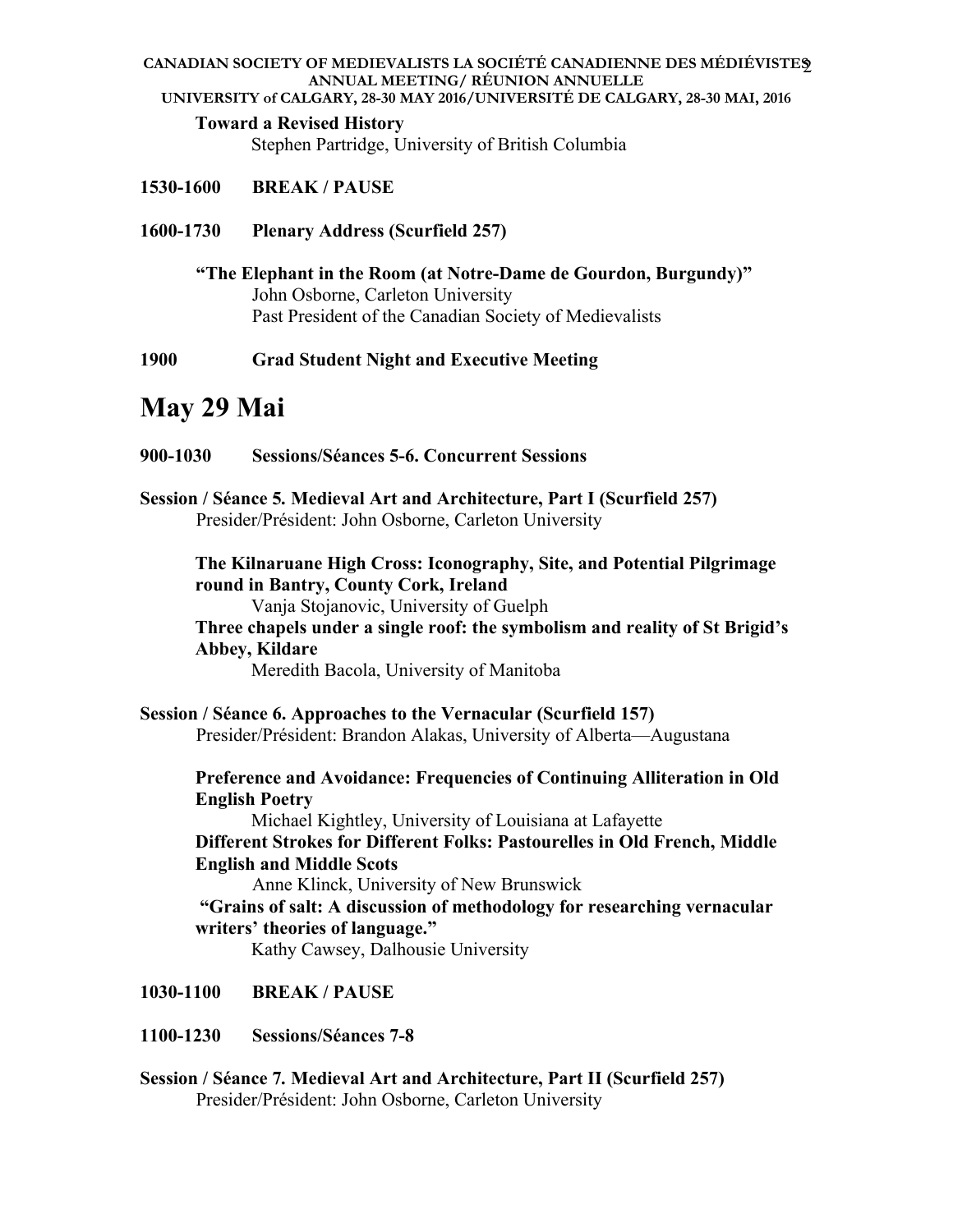#### **CANADIAN SOCIETY OF MEDIEVALISTS LA SOCIÉTÉ CANADIENNE DES MÉDIÉVISTES**  3 **ANNUAL MEETING/ RÉUNION ANNUELLE UNIVERSITY of CALGARY, 28-30 MAY 2016/UNIVERSITÉ DE CALGARY, 28-30 MAI, 2016**

**Ballot, Blood or Building: The Question of Alfonso II's Restoration of a 'Ceremony of the Goths' in the** *Cronica Albeldense*  Ronald Lvovski, York University

**On the introduction of speech in manuscript images by the so-called Simon Master** 

Dominic Marner, University of Guelph

**Session / Séance 8. Defining Roles (Scurfield 157)**  Presider/Président: David Watt, University of Manitoba

> **The "Everywoman" of** *Sir Isumbras*  Crystal Beamer, Wilfred Laurier University **The Secrecy of the** *Secret of Secrets* Melissa Furrow

**For Better and for Worse. Late Medieval Royal Marriages in Crisis**  Christine Ekholst, University of Guelph

- **1230-1245 BREAK / PAUSE**
- **1245-1445 AGM** (**257 Scurfield)**: Lunch will be provided for participants in AGM
- **1445-1500 BREAK / PAUSE**
- **1500-1630 Sessions/Séances 9-10. Concurrent Sessions**

**Session / Séance 9. Living on a Prayer (Scurfield 157)** 

Presider/Président: Michael Kightley, University of Louisiana at Lafayette

## **"Alas" or "Alleluia": Counterpoising Communal Speeches and Collective Intentions in Hell and Heaven**

Emily Osborne, University of British Columbia

**The** *Book of the Duchess* **as Ovidian Diptych: Images of Secular Prayer and Memory's Mercy** 

Sarah Powrie, St Thomas More College

- **Reading Community: Prophecy and Penance in Gower's** *Confessio Amantis*  Jennifer Garrison, St Mary's University (Calgary)
- **Session / Séance 10. Old Books, New Science (Scurfield 257)**  Presider/Présidente: Kenna L. Olsen, Mount Royal University

*Silensis* **and** *Aferesis* **in the** *Vita Mathildis***: How Donizo's Marginalia Illumine the Battle of Tricontai (1091/2)** 

 David Hay, University of Lethbridge **Energizing the Astro-Medical Body: What We Can Learn from the Folded Almanac**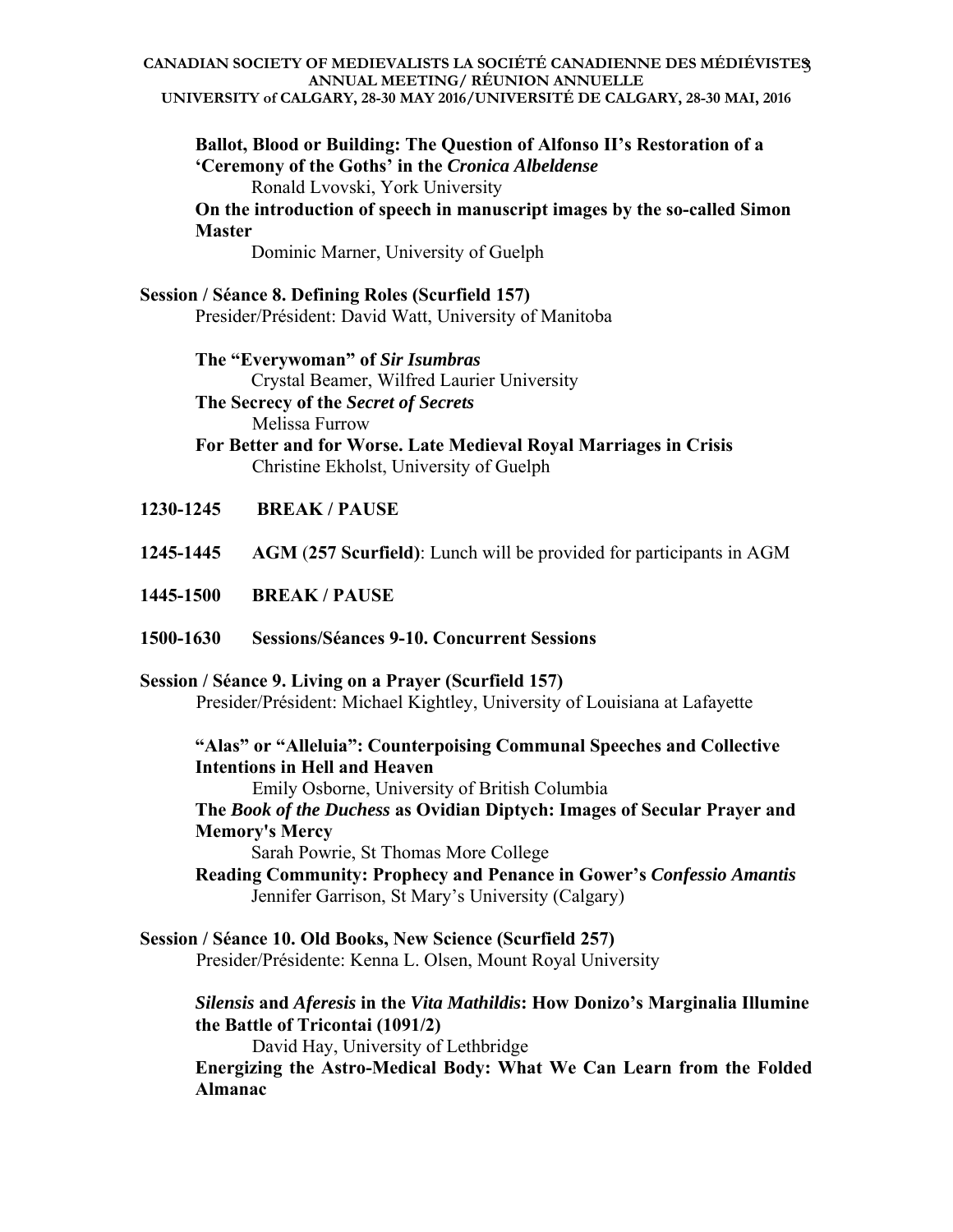#### **CANADIAN SOCIETY OF MEDIEVALISTS LA SOCIÉTÉ CANADIENNE DES MÉDIÉVISTES**  4 **ANNUAL MEETING/ RÉUNION ANNUELLE UNIVERSITY of CALGARY, 28-30 MAY 2016/UNIVERSITÉ DE CALGARY, 28-30 MAI, 2016**

Jessica Legacy, University of Edinburgh *Sir Gawain and the Green Knight:* **Fifteen New Readings**  Murray McGillivray, University of Calgary

#### **1700-1900 President's Reception / Reception du Président**

## **1900-2200 Banquet / Banquette**  Pulcinella (pulcinella.ca) 1147 Kensington Cres. N.W. (\$40 per person including GST and gratuity; includes appetizer or salad, selection of wood-oven Napoletana pizzas incl vegetarian, gluten-free option, desert and espresso-based coffee or tea, family-style service).

All are invited (and encouraged) to attend the banquet. Please confirm your attendance by writing to David Watt  $(davidwatt@umanitoba.ca) by$ May 20.

# **May 30 Mai**

#### **900-1030 Sessions/Séances 11-12. Concurrent Sessions**

#### **Session / Séance 11. Energizing Communities in Medieval German Literature: Desires, Disruptions, Transformations (Scurfield 257)**

*Joint Session with the Canadian Association of University Teachers of German*  Presider/Président: Christa Canitz, University of New Brunswick

**Revenge: Energizing Communities at War in Middle High German Poetry**  John Greenfield, University of Porto

## *Rucken und zocken und zucken***: Disruptive Energies of Medieval German Dance Song**

Markus Stock, University of Toronto

**Energized to Deviate: Aristides of Athens, Euthymius the Athonite, Rudolf von Ems, and the Volatility of Textual Traditions** 

Valentine Pakis, University of Toronto

#### **Session / Séance 12: Creating, Controlling, and Challenging Gendered Spaces in Medieval Europe (Scurfield 157)**

Presider/Présidente: Roisin Cossar, University of Manitoba

**Policing the Bodies and Spaces of Sexually Active Women in Late Medieval Paris** 

Emily J. Hutchison, Mount Royal University **Community and Colonial Boundaries: Gendered Spaces in Post-Viking England** 

Jaclyn Carter, University of Calgary

**Galvanizing gendered spaces: blurring the borders between readers, writers, and copyists in Middle English manuscript texts**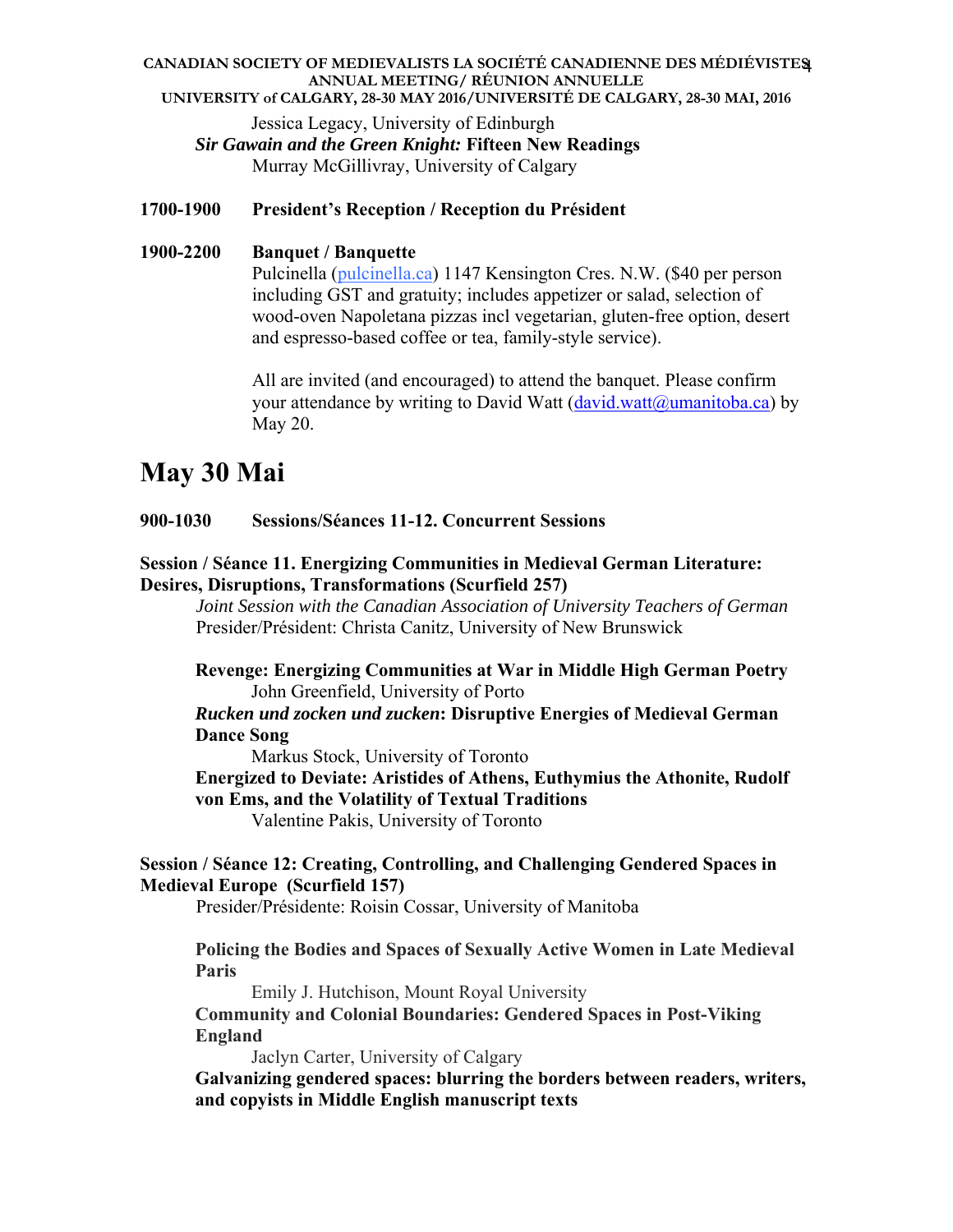#### **CANADIAN SOCIETY OF MEDIEVALISTS LA SOCIÉTÉ CANADIENNE DES MÉDIÉVISTES**  5 **ANNUAL MEETING/ RÉUNION ANNUELLE UNIVERSITY of CALGARY, 28-30 MAY 2016/UNIVERSITÉ DE CALGARY, 28-30 MAI, 2016**

Kenna L. Olsen, Mount Royal University

#### **1030-1100 BREAK / PAUSE**

#### **1100 – 1230 Sessions/Séances 13-14**

Presider/Présidente: Natalie Van Duessen, University of Alberta

#### **Session / Séance 13. The Cat Among the Pigeons: The significance of Medieval Icelandic saga writing in an international context (Scurfield 257)**

*Joint Session with the Association for the Advancement of Scandinavian Studies in Canada.*

#### **Dreams from our fathers: On multiple inheritance and the medieval Icelandic Sagas**

Christopher Crocker, University of Iceland and University of Manitoba **The Continent and the Islands: Transnational Communities in the Medieval Nordic World** 

 Ryan Eric Johnson, University of Iceland and University of Manitoba **Conjuring Ghosts: Victorian communion with Icelandic saga characters**  Dustin Geeraert, University of Manitoba

#### **Session / Séance 14. Early Printed Books and their Context (Scurfield 157)**  Presider/Président: Murray McGillivray, University of Calgary

#### **The First Recusant Text?: Richard Whitford's** *Dyuers Holy Instrucyons* **to Catholics in the Wake of the Reformation**

Brandon Alakas, University of Alberta—Augustana

#### **"Requysyte unto every astate and degree": William Caxton and the Early Printed Book Market**

Cameron Burt, University of Manitoba

**Bruges and Antwerp and the Setting of Book I of Thomas More's Utopia**  Romuald Lakowski, Grant Macewan University

### **1230-1430 LUNCH / DÎNER**

# **Humanités et Humanisme: des modèles (pré)numériques pour les communautés en réseau? Humanism and the Humanities: (pre) digital models for networks and communities**

*Joint Session with Renaissance Society*

- **1430-1600 Session/Séance 15. Teaching the middle ages. (Scurfield 257)**
- **1600-1630 BREAK / PAUSE**
- **1630-1800 Plenary Address: Title TBA**